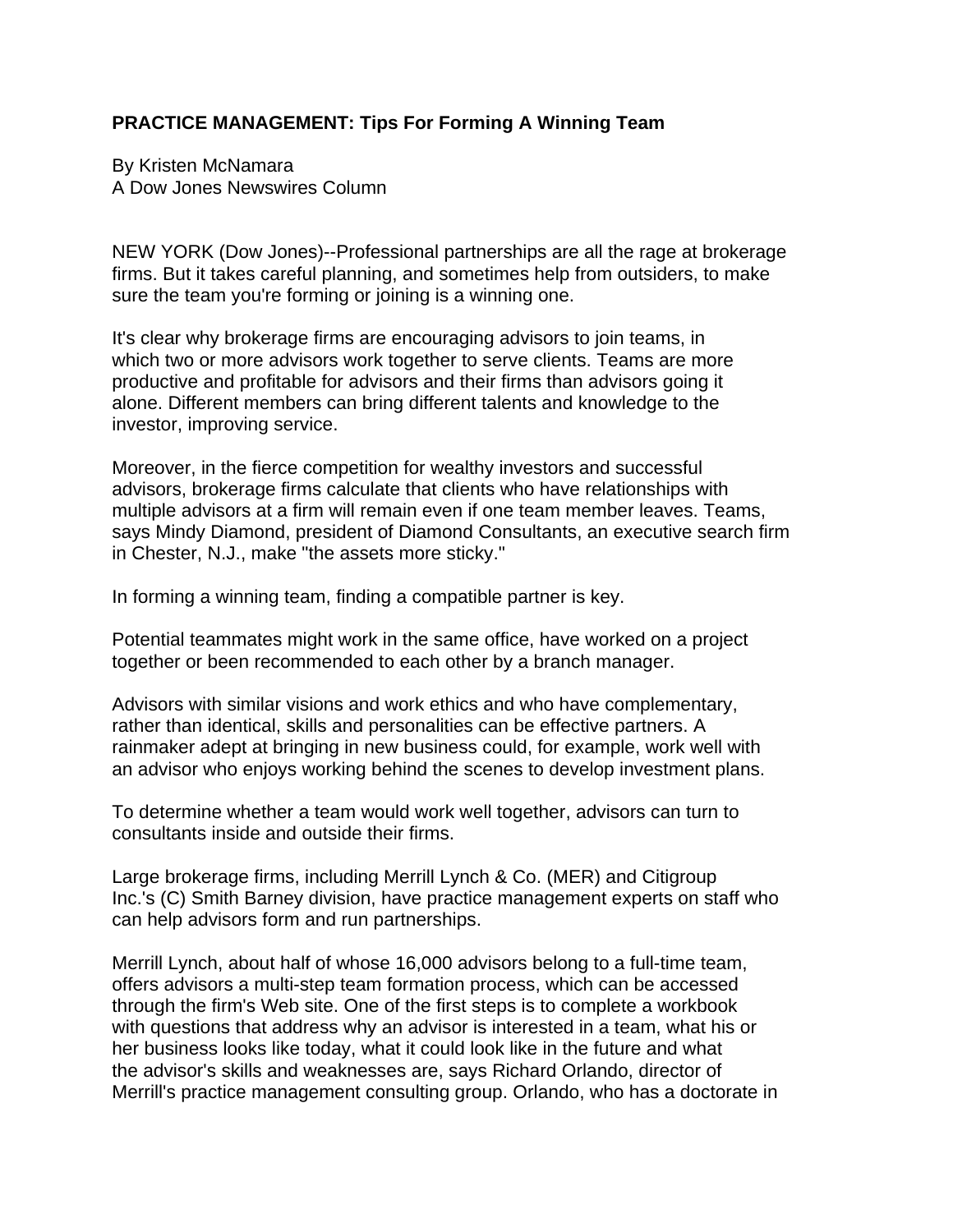psychology, did his dissertation on family members working together on financial advisory teams.

Advisors answer the questions on their own, then compare responses with their prospective partners. Branch managers or one of Merrill's practice management consultants might also get involved.

Some advisors seek guidance from outside consultants.

**Krista Sheets, president of Paragon Resources Inc**., a practice management consulting and training firm in Atlanta, has her own set of questions to determine compatibility. She can also help budding teams define roles, responsibilities and expectations.

Advisors who can't articulate the benefits of a partnership raise warning flags, Sheets says.

"There are a lot of people pushing partnerships," Sheets says. "It's not necessarily the right solution for an individual. You really are trying to aim for one plus one equals three - not one plus one equals 1.5."

## **Prenups and Breakups**

Brokerage firms encourage, and in some cases require, advisors who pair up to sign the firms' standard team agreement.

These agreements outline how teammates will divide fees and commissions and how client accounts will be distributed if a team member dies or becomes disabled or if the team breaks up. The language can be somewhat vague, however. Some advisors have an outside attorney review the documents though firms aren't necessarily keen on that.

Advisors sometimes split fees and commissions unevenly, such as when an experienced advisor with a large book of business pairs up with a less experienced colleague.

Paul Blease, director of advanced team initiatives at Smith Barney, suggests advisors gradually move toward a 50-50 split. Parity gives "an incentive for everyone on the team to drive the growth of the practice," Blease says.

Dividing up clients in the event of a break up can be tricky. One approach is for advisors to include with the agreement a list of the clients they bring into the partnership.

That doesn't address divvying up clients acquired while working together, however. There's no clear-cut formula for that.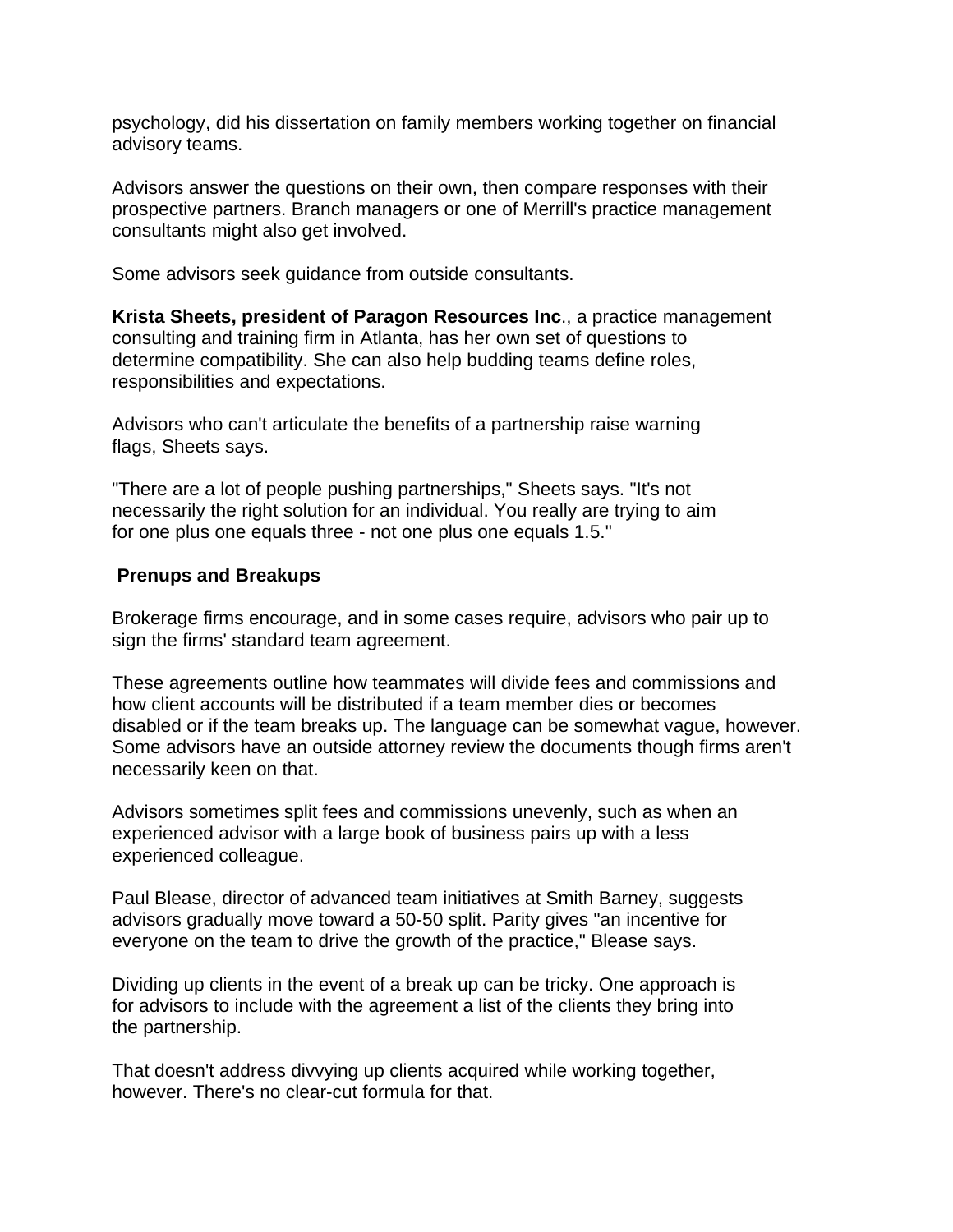Branch managers may need to step in and arbitrate disputes over client accounts. If things get really ugly, a legal expert from within the firm might also be called in.

Blease frowns on advisors claiming ownership of certain clients, saying it can undermine team spirit and give advisors incentive to favor some accounts over others.

It makes more sense, he says, for advisors to divide up clients, whose financial situations can change over time, when they break up.

More than one-third of Smith Barney's 15,100 advisors work in full-time teams. Firms distinguish between formal, dedicated teams and ad hoc arrangements in which advisors with different areas of expertise work together periodically.

Professional relationships, like personal ones, end for myriad reasons, Orlando says, such as diverging visions for the partnership, communication break downs, different work ethics and a slowdown in business.

When a business isn't growing, partners question the arrangement. "In the down market, we saw a lot more stress on teams," Orlando says.

Break ups can also require dividing office space and support staff.

It's rare for an advisor to leave a firm due to the breakup of a partnership, practice management consultants say.

If, however, an advisor does leave, it can be extra difficult to bring clients along because the advisor is competing with both the firm and the ex-partner.

That's not always the case though. Diamond, the recruiter, is working with an advisor who's thinking of leaving his firm nearly two years after a long-term partnership ended.

The advisor has become frustrated with the direction his firm is taking, she says, and is upset with managers for not having responded quickly and decisively to his ex-partner's substance abuse problem and ensuing erratic behavior.

The advisor has spent his post-breakup time solidifying relationships with the clients he moved out of the partnership. He shouldn't have trouble moving them to a new firm if he goes, Diamond says.

"At the end of the day, no one can force a client to stay or go," Diamond says. "It's up the client."